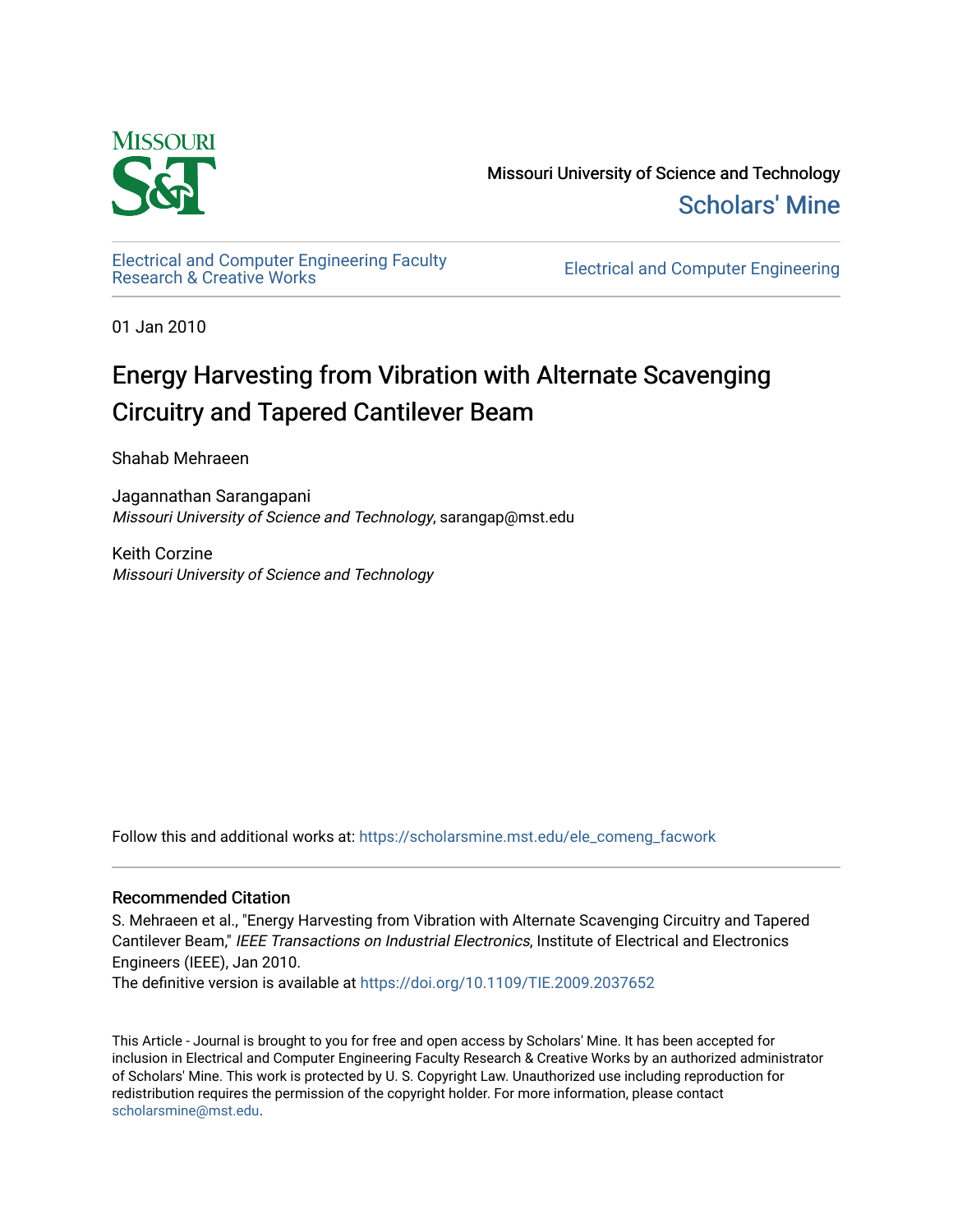# Energy Harvesting From Vibration With Alternate Scavenging Circuitry and Tapered Cantilever Beam

Shahab Mehraeen, *Student Member, IEEE*, S. Jagannathan, *Senior Member, IEEE*, and Keith A. Corzine, *Senior Member, IEEE*

*Abstract***—Piezoelectric transducers are increasingly being used to harvest energy from environmental vibrations in order to either power remote sensors or charge batteries that power the sensors. In this paper, a new voltage compensation scheme for high-voltage-based (***>* **100 V) energy harvesting is introduced, and its fundamental concepts, as well as the operation details, are elaborated. This scheme, when applied to the voltage inversion method [synchronized switch harvesting on inductor (SSHI)], provides an increase of over 14% in harvested power when compared to the parallel inversion method (parallel SSHI) alone and more than 50% in the case of series inversion method (series SSHI). Second, tapered cantilever beams were shown to be more effective in generating a uniform strain profile over rectangular and trapezoidal beams if they are precisely shaped, resulting in a significant increase in harvested power over available methods in the literature from laboratory experimental tests. In addition, a simplified method to design such a beam is introduced. Finally, a field test of the proposed tapered beam is conducted by using a dozer for earth-moving applications, and experimental results are discussed.**

*Index Terms***—Cantilever beam, energy harvesting, piezoelectric.**

## I. INTRODUCTION

II N RECENT years, there appears to be a significant de-<br>mand to utilize environmental energy for both high-power [1], [2] and low-power devices [3] such as wearable devices, wireless sensors, and portable electronic devices due to their need in remote sensing and embedded prognostic application environments [4]. As wireless devices are becoming a necessity in numerous monitoring and prognostic applications, batteries have been the main power source in these devices. However, in applications for which continuous data gathering is essential, such as sensors that monitor remote structures in earth-moving equipment and bridges [5], the periodic maintenance procedure for batteries is labor intensive, costly, and tedious.

Scavenging energy from the environment, also known as "energy harvesting," is defined as the conversion of ambient energy into a usable electrical form. The collected energy from the environment is either sufficient to power a remote

The authors are with the Department of Electrical and Computer Engineering, Missouri University of Science and Technology, Rolla, MO 65409 USA (e-mail: sm347@mst.edu; sarangap@mst.edu; Keith@Corzine.net).

Digital Object Identifier 10.1109/TIE.2009.2037652

sensor or at least is able to extend the rechargeable battery lifetime. In addition, small wireless sensors which typically use tiny batteries [6] will not survive long-term usage unless the batteries are impractically larger than the sensing and processing hardware even for low-consumption applications. By using energy harvesting, the battery pack can be made either significantly small or removed [7].

Among available energy-harvesting methodologies, piezoelectric transducer (PZT)-based approach was chosen because of abundant vibration accessibility and energy-harvesting productivity of piezoelectric materials [4], [8]. Other approaches include solar, thermal, electromagnetic, electrostatic, and so on.

The direct connection of the load to the piezoelectric material is not generally recommended in piezoelectric energy harvesting. An efficient energy-harvesting mechanism consists of a piezoelectric material bonded to a cantilever beam, voltage inversion circuitry [also known as synchronized switch harvesting on inductor (SSHI)] [9], [10], rectifier, power converter for conditioning, and load. It has been shown [11]–[13] that, by using a power converter for conditioning the voltage, the scavenged power from a piezoelectric material can be increased. Consequently, different voltage inversion techniques have been proposed to shape the generated voltage in order to increase both the voltage and the power factor so as to enhance the harvested power [9], [10], knowing that the piezoelectric material acts as a current source in the presence of sustained vibration.

Though the shaped voltage increases the harvested power noticeably, it does not result to the highest average voltage value needed for harvesting the maximum power. Therefore, in [14], a new scheme, along with some preliminary results, is introduced to shape the voltage in order to achieve the maximum average voltage value in piezoelectric-based power harvesting. By contrast, in this paper, a detailed theoretical analysis of this new scheme and more elaborated results from the lab experiments are included. In addition, field evaluation is added.

In PZT-based energy harvesting, different mechanical structures have been presented [15]–[17] to transfer the vibration energy to the piezoelectric material. Among these, the cantilever beam is more attractive for its relatively low resonance frequency and high average strain for a given input force [15]. However, the existing cantilever-beam-based schemes [15] do not produce a uniform strain distribution (with maximum tolerable strain value) along the beam, and consequently, they do not generate the maximum energy from vibration. Thus, a tapered beam design is introduced [14] in order to provide

Manuscript received August 20, 2008; revised November 19, 2009. First published December 4, 2009; current version published February 10, 2010. This work was supported in part by the National Science Foundation Center on Intelligent Maintenance Systems under Grant ECCS#0624644.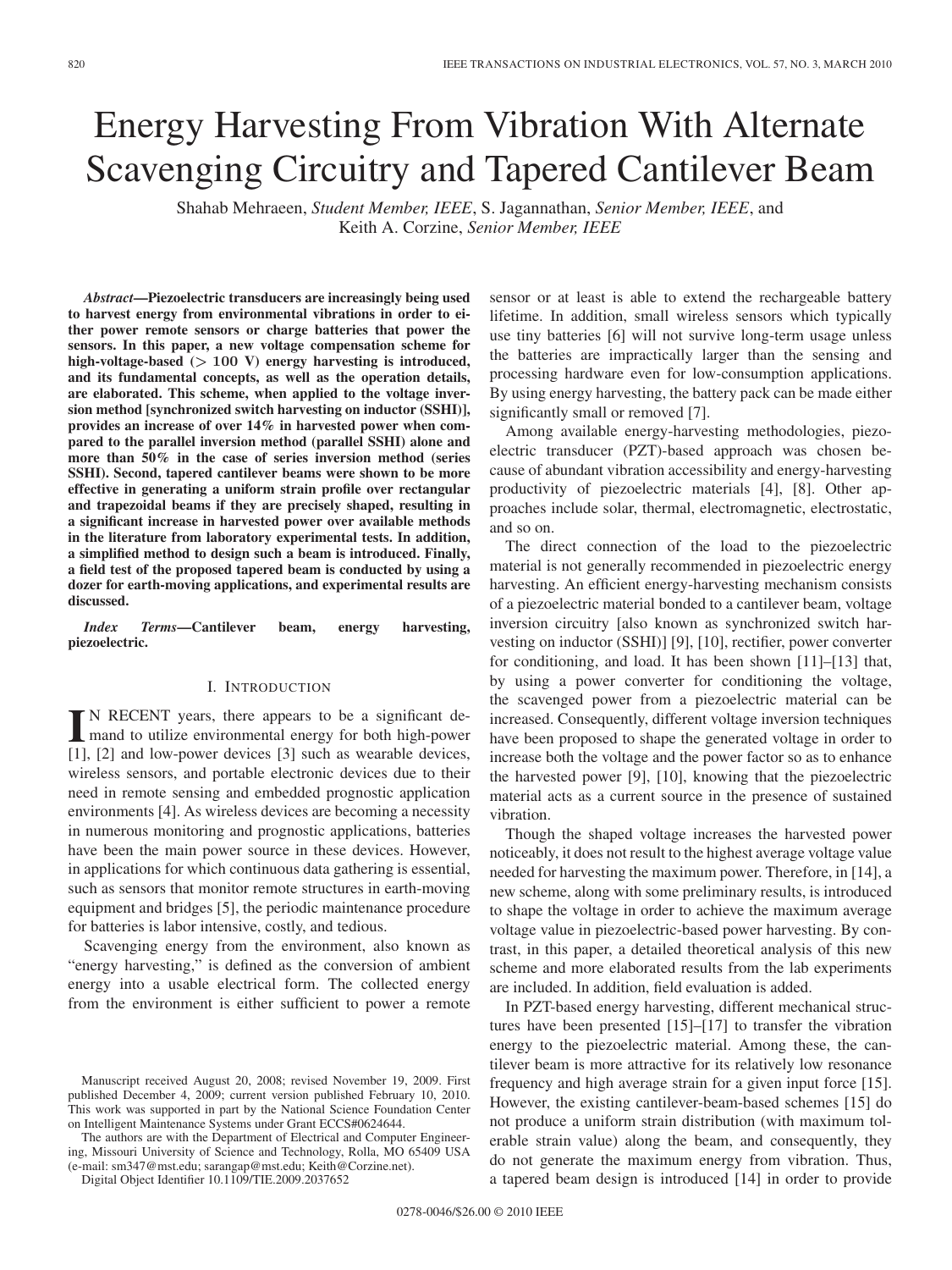

Fig. 1. Piezoelectric under mechanical vibration.

a uniform strain profile to increase the harvested power; a simplified version of which is presented herein. Moreover, in the following, new experimental lab results, as well as field test evaluations, are presented, which were not included in [14] before providing concluding remarks.

### II. PROPOSED VOLTAGE COMPENSATION SCHEME

Before presenting the voltage compensation scheme, a vibrating piezoelectric (PZT) device can be modeled as a current source in parallel to a capacitor which represents its internal impedance. Under sinusoidal vibration, the material electrical characteristics can be transformed into a more convenient form [9] as  $I = i_P - C_P V$ , where I is the output current,  $i_p =$  $I_P \sin(\omega t)$  is the PZT polarization current with a peak value given by  $I_P$ ,  $\omega$  is the vibration angular frequency,  $C_P$  is the PZT capacitance (clamped capacitor), and  $V$  is the PZT terminal voltage.

The piezoelectric polarization current can be calculated by using  $i_P = \alpha \dot{u}$  [9], where  $\alpha$  is the force factor which is a function of the piezoelectric parameters, as well as the mechanical structure geometry, and  $u$  is the displacement of the proof mass according to Fig. 1.

Thus, in a constant vibration environment (frequency and amplitude) where mechanical motion is sinusoidal,  $I_P$  can be considered as a constant. In addition, if the generated voltage is low in the presence of constant current, low power is harvested. In all the voltage inversion techniques described in [9] and [10], due to the dissipations involved in the switching hardware that is typically built using solid-state switches and inductors, the magnitude of the output voltage is less than what it would be in a lossless inversion. In high-voltage applications with voltages greater than 100 V (in contrast with  $[7]-[12]$ where the voltage ranges from 1 to 70 V), the voltage drop is quite high because of higher switching and inductor core losses. To mitigate the losses, the following method is introduced to increase the scavenged power in a voltage inversion technique.

The proposed scheme charges the internal capacitor of the piezoelectric material after each voltage inversion in order to increase the voltage level. As a consequence, some energy is required to raise the voltage in the material, as well as to overcome the dissipation due to the direct charging of the PZT capacitor. Despite this energy requirement, with the proposed scheme, the net output energy of the scavenger, which is the output energy minus the mentioned consumptions, is much higher than the case when the voltage inversion technique is used alone (i.e., voltage inversion without the proposed scheme).

In the following sections, the main ideas in the proposed scheme are first discussed, wherein it will be shown that the piezoelectric voltage level (and the harvested energy) will be increased as a result of voltage compensation and the amount of the dissipated energy involved in the voltage compensation can be reduced using the proposed scheme.

#### *A. Fundamental Concepts*

In a typical series  $RC$  circuit connected to a step voltage source  $V_s$ , it can be shown that, by charging the capacitor in multiple equal voltage steps, the dissipated energy through the resistor is reduced by a factor of number of steps. We assume that the capacitor is charged from a voltage  $V_1$  to a higher voltage of  $V_2$ ; thus,  $\Delta V_S = V_2 - V_1$ . By solving  $V_2 = RCV_C +$  $V_C$ , the capacitor voltage becomes  $V_C = (V_1 - V_2)e^{-t/RC} +$  $V_2$ . Then, the resistor current is obtained as  $I_R = C dV_C/dt$  $(\Delta V_S/R)e^{-t/RC}$ ; thus, the dissipated power in the path resistor R can be calculated as  $P_R = RI_R^2 = ((\Delta V_S)^2/R)e^{-2t/RC}$ . By taking the integral of the dissipated power, the amount of dissipated energy is obtained as

$$
W_{\rm DISS} = \int_{0}^{\infty} P_R dt = \left[ -\frac{RC}{2} \frac{(\Delta V_S)^2}{R} e^{-2t/RC} \right]_{0}^{\infty} = \frac{C}{2} (\Delta V_S)^2.
$$
\n(1)

Equation (1) reveals that the amount of dissipated energy is independent of the path resistor. Now, assume that charging from  $V_1$  to  $V_2$  is accomplished in  $\alpha$  number of equally spaced voltage steps satisfying

$$
\Delta V_S = \sum_{i=1}^{\alpha} \Delta V_{Si}, \qquad \Delta V_{Si} = \Delta V_{Sj}; \quad 1 \le i \le \alpha; \quad 1 \le j \le \alpha.
$$
\n(2)

By using (1) and (2), the total dissipated energy in the new scenario is calculated as

$$
E_{\text{DISS}} = \frac{C}{2} \sum_{i=1}^{\alpha} (\Delta V_{Si})^2 = \frac{\alpha C}{2} (\Delta V_{Si})^2, \qquad 1 \le i \le \alpha.
$$
\n(3)

From (1), the total dissipated energy in the voltage step  $\Delta V_S =$  $\alpha \Delta V_{Si}$  is equal to

$$
W_{\text{DISS}} = \frac{C}{2} (\alpha \Delta V_{Si})^2, \qquad 1 \le i \le \alpha. \tag{4}
$$

Comparing (3) and (4), we obtain  $E_{\text{DISS}} = W_{\text{DISS}}/\alpha$ . This, in turn, results in the piezoelectric direct charging dissipation as

$$
E_{\text{DISS}} = \frac{C}{2\alpha} (\Delta V_S)^2 = \frac{1}{2\alpha} C_p (V_2 - V_1)^2.
$$
 (5)

Otherwise, when equal voltage steps are not used, the dissipations will be higher than in (5). Assume that the voltage  $\Delta V_S = \beta \Delta V_S + (1 - \beta) \Delta V_S$  is split into two arbitrary steps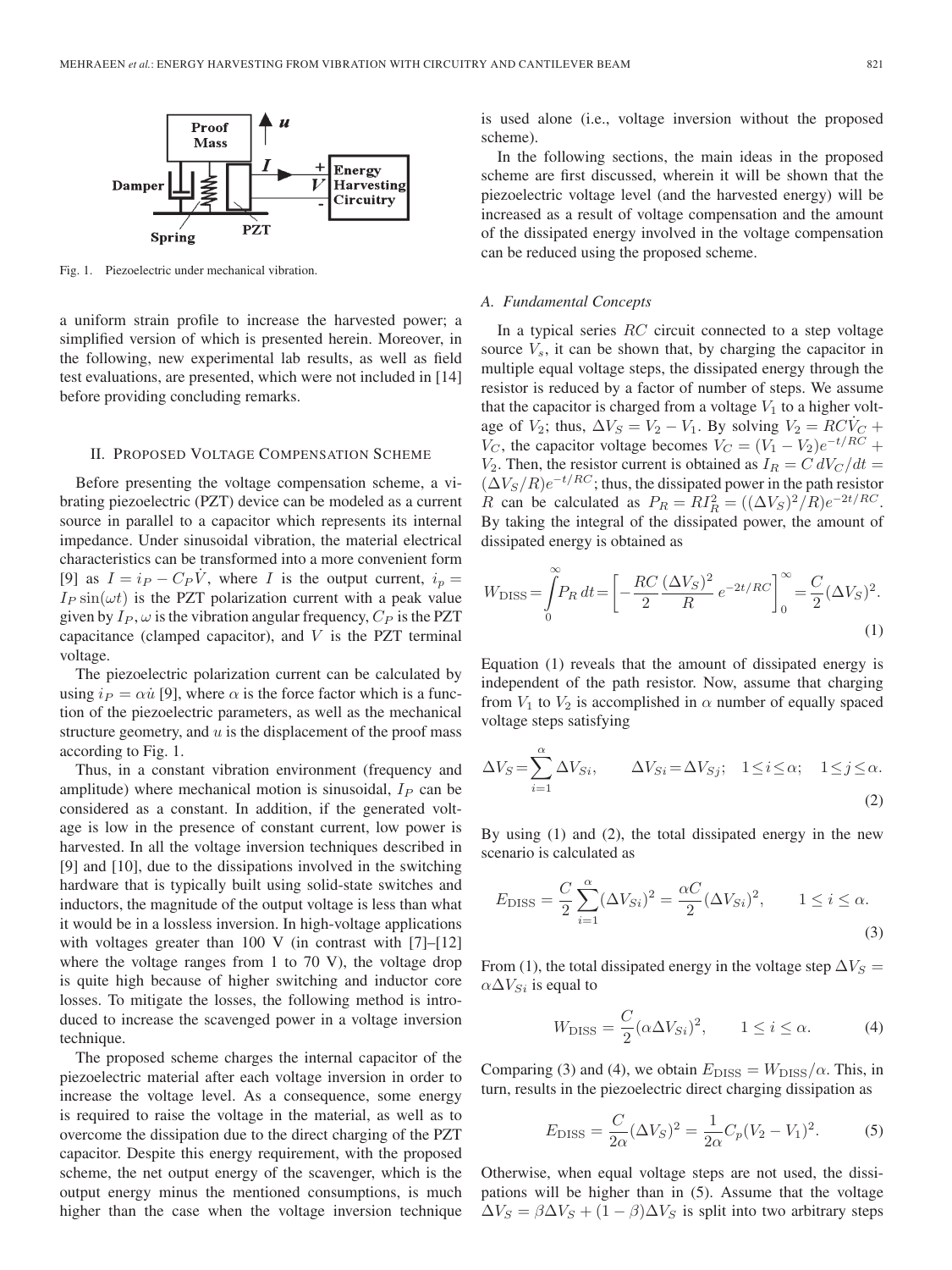

Fig. 2. (a) Parallel voltage compensation topology. (b) Series voltage compensation topology [14]. The capacitor *C<sup>M</sup>* is added for measuring the transferred charge to PZT in compensating stages and is not part of the topology.

with  $\beta \le 1$ . Then,  $E_{\text{DISS}} = C(\Delta V_S)^2 (2\beta^2 - 2\beta + 1)/2$  has a minimum at  $\beta = 1/2$ . This reasoning can be easily extended to more numbers of steps. Thus, equal steps yield minimum loss.

Although (1) suggests an infinite time interval to calculate the path dissipation, a finite upper bound can be used, provided that the time constant  $RC_P$  is small enough. In our lab tests, the time constant  $RC_P < 10 \mu s$  renders an error that is less than 0.01% in the dissipated energy calculation when the time interval is  $5RC_P$ . This time is significantly smaller than the vibration intervals with a frequency range of 50–100 Hz encountered in the application environments.

#### *B. Voltage Compensation in Parallel Inversion Technique*

Fig. 2(a) shows the two-stage voltage compensation topology [14]. Here, switches  $B1$  and  $C1$  are synchronized with switch A1, where they turn on sequentially, as will be described. According to Fig. 3(a), when the polarization current  $i_p =$  $I_P \sin(\omega t)$  turns negative, the original voltage inversion circuitry is activated and inverts the PZT voltage  $V_{PZT}$  through the switching circuit consisting of switch  $A1$  and inductor  $L$ and decreases the voltage from  $V_2$  to  $-V_1$ . After the inversion time, which, according to Fig. 3(a), is equal to  $\pi\sqrt{LC_P}$  [9], [14], switch C1 is closed and decreases the PZT voltage to  $-V_3 = -(V_1 + (V_2 - V_1)/2)$  [see Fig. 3(a)]. Switch C1 stays closed until the new voltage  $-V_3$  builds ( $t_1 = 5R_1C_P$ , where  $R_1$  is the C1 to  $C_P$  loop resistance). Next, switch B1 is closed and decreases the PZT voltage to  $-V_2$ , where the PZT voltage is measured with respect to the circuit ground shown in Fig. 2(a). Similar to switch  $C1$ , switch  $B1$  is opened after  $t_2 = 5R_2C_P$  (with  $R_2$  being the B1 to  $C_P$  loop resistance), and the piezoelectric polarization current source starts to transfer charge to the clamped capacitor. Time delays  $(t_1$  and  $t_2)$  around  $50 \mu s$  are easily achievable in the lab environment.

Shorter delays can be achieved through the selection of fast switches. It should be noted that the total delay corresponding to inversion and compensation steps must be a small fraction of the vibration period such that the piezoelectric scavenger is able to collect energy under the highest voltage almost continuously. The voltage steps are shown in Fig.  $3(a)$  as  $C1$ and B1. In the actual circuit, each switch is accompanied by a series diode to prevent current in the wrong direction. Similarly, switches B2 and C2 are synchronized with switch A2 in the same way for the positive polarization current, where  $V_{\text{PZT}}$ is increased from  $-V_2$  to  $V_1$  by the original voltage inversion circuit. Then, it is further increased to  $V_1 + (V_2 - V_1)/2$  and  $V_2$  by switches  $C2$  and  $B2$ , respectively. The procedure for positive polarization current is shown and encircled in Fig. 3(a) for the case of parallel voltage compensation. The voltage compensation switches  $B1, C1, B2$ , and  $C2$  allow the transfer of energy to the piezoelectric clamped capacitor in two equal voltage steps, thus increasing the voltage level in each half cycle of  $i_p(T/2 = \pi/\omega)$ .

Increasing the number of stages provides more voltage steps and, consequently, less dissipation, as well as more net output power, as described before; however, it results in more complex circuitry. It is shown in [11] that a power converter is needed to deliver the power from PZT to the low-voltage load; thus, a multioutput converter can be utilized to provide the compensation voltages, as well as load voltage. Typical piezoelectric waveforms during voltage inversion are shown in Fig. 3(a) for this topology. Next, a power analysis in the voltage compensation scheme is introduced.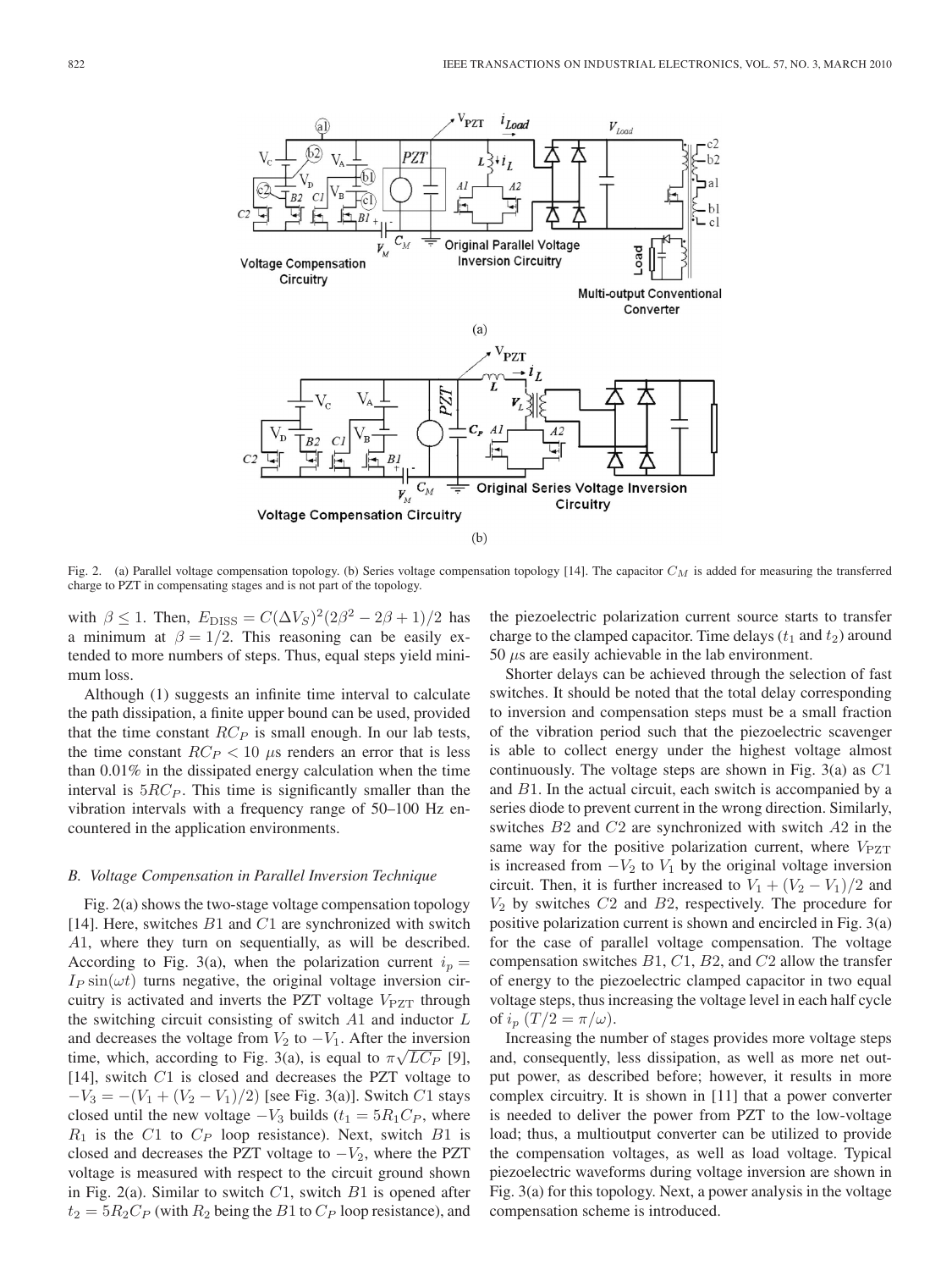

Fig. 3. (a) PZT voltage  $V_{\text{PZT}}$  waveforms in the original parallel voltage inversion technique and in voltage compensation scheme with two-step compensation. (b) Voltage levels in series voltage compensation scheme.

#### *C. Power Calculation in Voltage Compensation Scheme*

The generated PZT power depends on the magnitude of current, voltage, and power factor (or the phase between the current and the voltage.) Since the piezoelectric material acts as a current source in the presence of sustained vibration, its magnitude is dependent upon the magnitude of vibration. Conventional converters, which help decrease the current–voltage phase difference (power factor increase), have been utilized to increase the harvested power. In [12], by employing the adaptive control of dc–dc converter, the piezoelectric output impedance is matched with load impedance dynamically, whereas in [13], the impedance of the transducer was adjusted by using the multilayer technology of the material together with an electrical circuitry. In [9], [10], and [18], on the other hand, the harvested power is increased via synchronizing the PZT current and voltage (maximizing the power factor) through the voltage inversion technique where a practical low-consumption inversion circuitry is also proposed. By contrast, in this paper, by using the proposed voltage compensation scheme, the PZTgenerated power is attained by increasing the voltage level in addition to maximizing the power factor.

Two key features can be obtained by using the proposed scheme. First, the piezoelectric voltage is increased by means of direct charging of PZT-clamped capacitor when the polarization current is zero; thus, the voltage after inversion is increased (compensated) since the inversion process [9], [10] drops the voltage significantly in high-voltage applications due to switching and inductor losses [see  $|V_1|$  and  $|V_2|$  in Fig. 3(a)]. Second, the proposed procedure involves two different energy consumptions—one is due to the injected energy to increase the PZT-clamped-capacitor voltage, and another is due to the resistive dissipation. Through using multiple voltage steps to directly charge the clamped capacitor, the dissipated energy by path resistance is reduced. Overall, due to the increased voltage level in PZT, during the next polarization current half cycle  $(T/2)$ , the harvested energy by PZT is significantly enhanced, resulting to a higher net power (harvested power minus the mentioned consumptions).

Now, in order to calculate the net output power under the voltage compensation scheme, we need the following: 1) the change in stored energy (injected energy) in the clamped capacitor during the application of voltage steps, which is given by

$$
E_C = \frac{1}{2}C_p \left(V_2^2 - V_1^2\right) = \frac{1}{2}C_p V_2^2 (1 - \gamma^2) \tag{6}
$$

2) the energy dissipation  $E_{\text{DISS}}$  in the current path according to

$$
E_{\rm DISS} = \frac{1}{2\alpha} C_p (V_2 - V_1)^2 = \frac{1}{2\alpha} C_p V_2^2 (1 - \gamma)^2 \tag{7}
$$

and 3) the harvested energy  $E_H$  during a half cycle  $(T/2)$ at constant voltage  $V_2$ , which, due to negligible piezoelectric current at the time of inversion and compensation, can be calculated as

$$
E_H = \int\limits_{0}^{T/2 - (t_1 + t_2 + \pi \sqrt{LC_P})} I_P \sin(\omega t) V_2 dt
$$

$$
\approx \int\limits_{0}^{\frac{T}{2}} I_P \sin(\omega t) V_2 dt = \frac{2I_P V_2}{\omega}
$$
(8)

where  $\gamma = |V_1/V_2|$  (which only depends on RLC circuit specifications),  $\omega$  is the vibration angular frequency, and  $I_P$  is the maximum polarization current. By using the proposed topology, the maximum net output energy occurs when  $d\Delta(E_H - E_C - E_{\text{DISS}})/dV_2 = 0$ , which yields  $V_2 = I_P / K \omega C_P$ , where  $K(\alpha)$  is a design parameter as presented in [14] and  $V_2$  and  $V_1$  are the voltages before and after the switching, respectively, according to Fig. 3(a). Consequently, the maximum net power can be calculated as

$$
P_{\text{MAX}} = \frac{2}{T} \max(E_H - E_C - E_{\text{DISS}}) = I_P^2 / (K \pi \omega C_P).
$$
\n(9)

## *D. Voltage Compensation in Series Inversion Technique*

A scheme similar to the parallel voltage compensation is used in the series voltage compensation. The series topology [14] and that with the compensated voltage levels are shown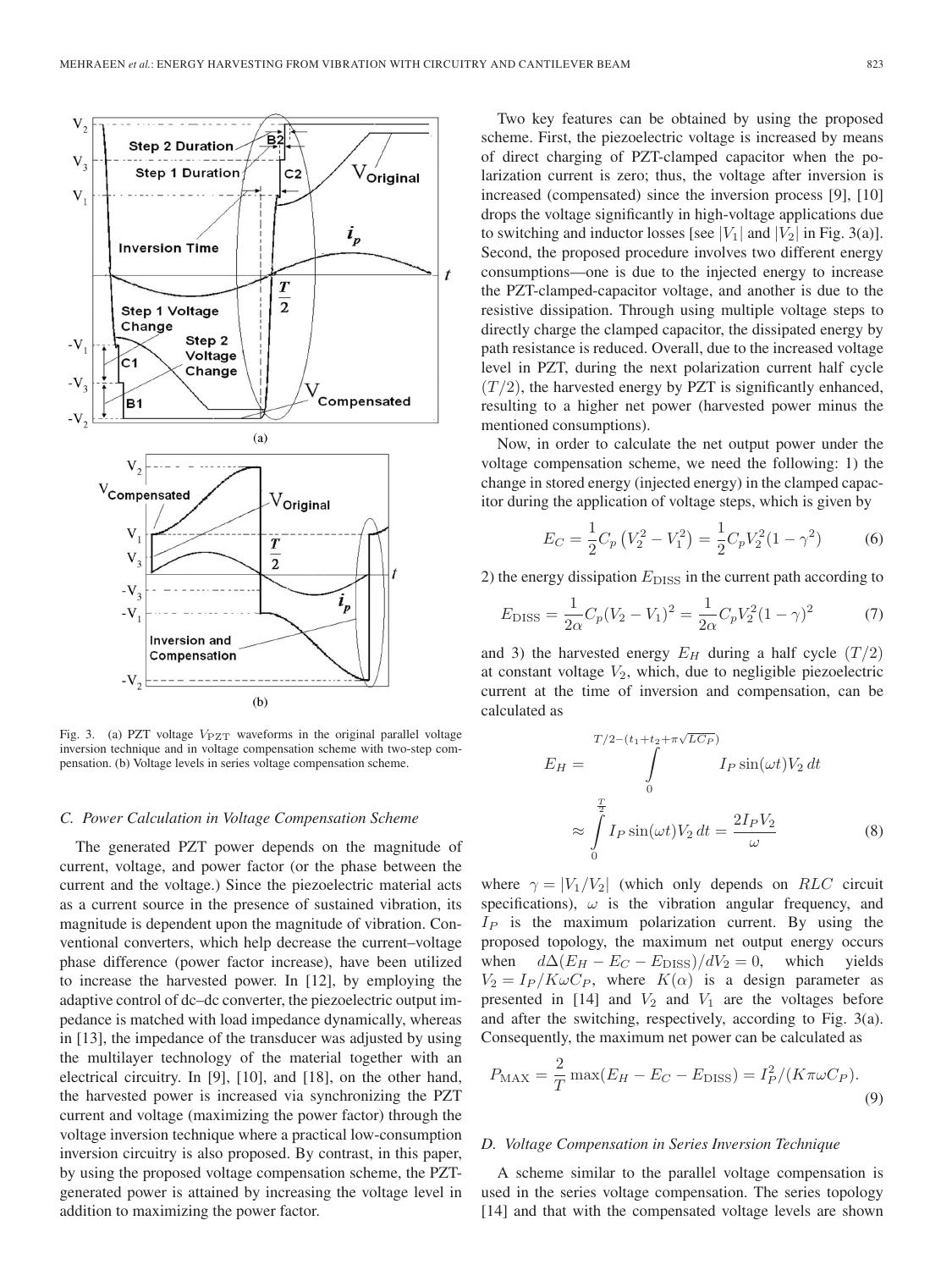

Fig. 4. Voltage and current waveforms. (a) Parallel voltage compensation topology. (b) Series voltage compensation topology. Pulse durations are bigger than those of lab tests for better graph quality.

in Figs. 2(b) and 3(b), respectively. The voltage starts to fall from  $V_2$  to  $-V_3$  because of inversion and during the transfer of energy to the load. At the end of the inversion, the piezoelectric clamped capacitor  $C_P$  is subjected to direct charging, and its voltage increases from  $|-V_3|$  to  $|-V_1|$  by voltage compensation through switches  $C1$  and  $B1$  at the beginning of the negative half cycle for two-step compensation  $(C2 \text{ and } B2)$ for positive half cycle). This procedure is shown in Fig. 3(b) and is similar to the procedure shown in Fig. 3(a) for parallel compensation. Then, the switches are opened, and the piezoelectric polarization current source starts to transfer charge to the clamped capacitor.

Using the same logic as in the parallel voltage compensation, the maximum net output power in one-step compensation can be calculated using the procedure outlined in [14] as

$$
P_{\text{MAX}} = \frac{2}{T} \max(E_H - E_C - E_{\text{DISS}}). \tag{10}
$$

The maximum net output power happens when  $V_1$  =  $I_P \gamma/(C_P(1-\gamma)\omega)$  and  $V_L = I_P/(C_P \omega)$ , where  $\gamma = |(V_3 + V_1 \omega)|$  $V_L$ / $(V_2 - V_L)$  (which only depends on the *RLC* circuit specifications) and  $V<sub>L</sub>$  is the load voltage [shown in Fig. 2(b)] and constant. Consequently, the maximum power is calculated as

$$
P_{\text{MAX}} = I_P^2 / \left( \pi C_P (1 - \gamma) \omega \right). \tag{11}
$$

Operational voltages and current are shown in Fig. 3(b).

Fig. 4 shows the simulation results for PZT voltages and currents in parallel and series compensation schemes (for maximum power), as well as inversion and compensation switch signals.

## III. CANTILEVER BEAM GEOMETRY

As mentioned before, a cantilever beam is widely used in piezoelectric energy harvesting mainly for its relatively low resonance frequency and high average strain for a given input force [15]. The rectangular and trapezoidal cantilever beam geometries and their strain profiles are compared in [15]. In order to render a larger portion of the bonded piezoelectric material to produce energy in [15], the trapezoidal beam is shown to produce twice the amount of energy (per unit volume PZT). However, the strain profile is still not uniform along the beam.

The uniform distribution of strain, which provides the maximum average strain, is obtained by taking into account the maximum tolerable strain of the material at each point along the tapered beam shown in Fig. 5. Such a curvature can be considered as the optimal, as long as it provides the maximum average strain for a given maximum tolerable strain. To the best of our knowledge, no such design has been introduced in the literature. Here, the detailed design and simplified design procedure, which relaxes math complexities in practical implementation, are introduced.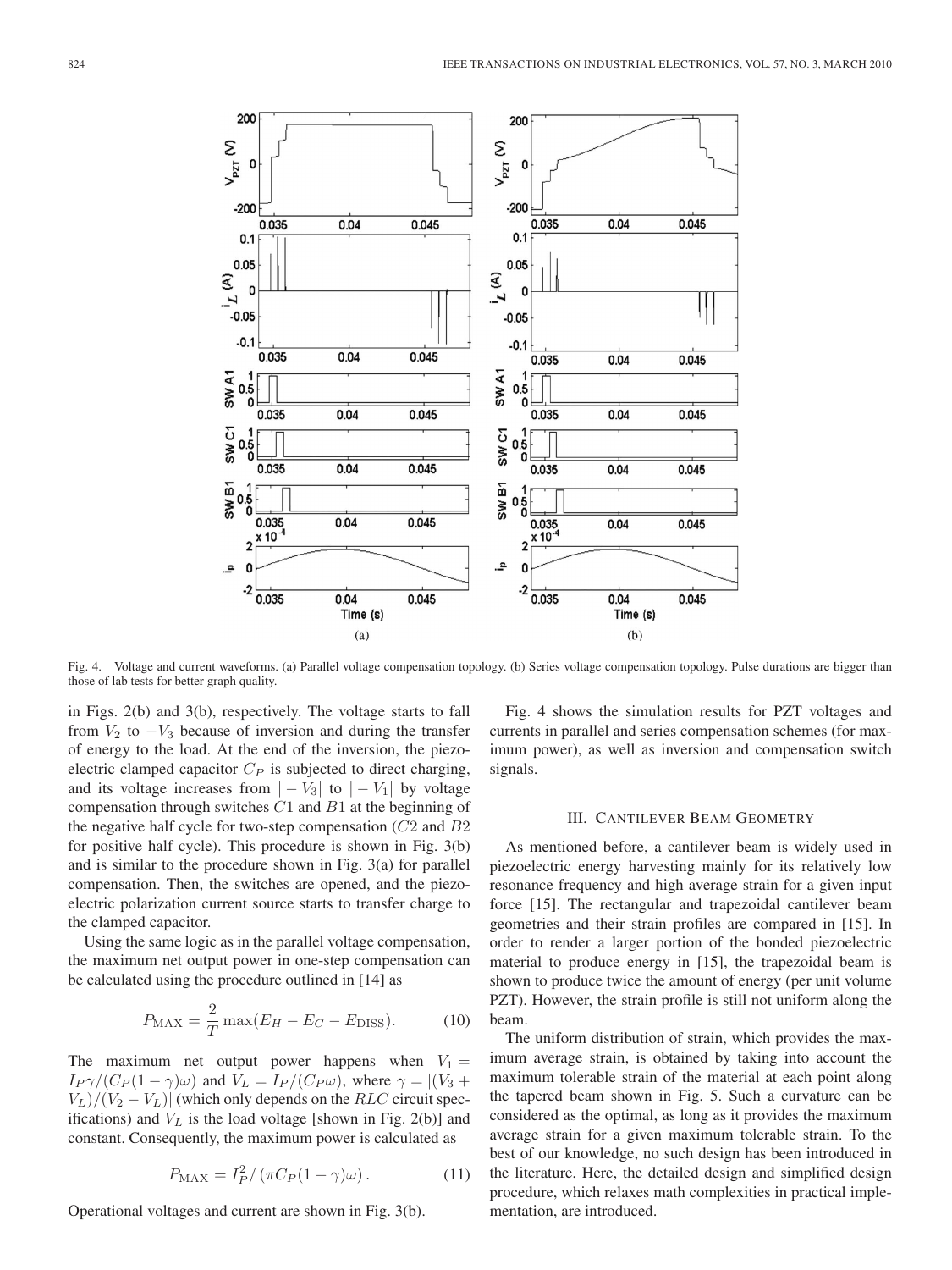

Fig. 5. (a) Rectangular beam. (b) Tapered beam.

#### *A. Design Analysis*

A tapered beam with a proof mass is shown in Fig. 6. The function  $f_1(x)$  describes the distance between the surface area and the center of the cantilever beam, and  $f_2(x) = f_1(x) +$  $t_b/2$ , where  $t_b$  is the piezoelectric material thickness. An enlarged picture of the beam's length is shown as the shaded area in Fig. 6(b). Using geometry, we know that

$$
l^2 = (z+h)^2 + a^2 = b^2 + h^2 + 2zh.
$$
 (12)

According to the moment–area method [19]

$$
z = \frac{M(x)}{EI(x)} \cdot \frac{\Delta x^2}{2} \tag{13}
$$

where  $z$  is the displacement of the end point of bent element

$$
M(x) = \frac{F}{EI(x)} \left( l_b + \frac{l_m}{2} - x \right) \tag{14}
$$

with F as the force applied to the center of the proof mass,  $I(x)$ as the moment of inertia given by

$$
I(x) = 2\left(wt_P^3/12 + wt_Pf_2^2(x)\right) + 2nwf_1^3(x)/3\tag{15}
$$

w as the width of the beam (and piezoelectric), and  $n = E/E<sub>S</sub>$ , where  $E$  is the Young's modulus of the piezoelectric material and  $E<sub>S</sub>$  is that of the metal beam.

Moreover, from Fig. 6(b), we have

$$
h \approx |f_2'(x)| \Delta x \qquad b = \Delta x \left( 1 + \frac{M(x)f_2(x)}{EI(x)} \right) \text{ [19].} \tag{16}
$$

Using  $(12)$ – $(16)$ , we have

$$
l^{2} = \Delta x^{2} \left[ \left( 1 + \frac{M(x)f_{2}(x)}{EI(x)} \right)^{2} + \left( \frac{df_{2}(x)}{dx} \right)^{2} + \frac{M(x)}{EI(x)} \frac{df_{2}(x)}{dx} \Delta x \right]
$$
(17)

which can be approximated by

$$
l^2 \approx \Delta x^2 \left[ \left( 1 + \frac{M(x)f_2(x)}{EI(x)} \right)^2 + \left( \frac{df_2(x)}{dx} \right)^2 \right].
$$
 (18)

Defining  $l'_P$  as the length of the unbent curvature underneath the piezoelectric material, we have the average strain along the beam as

$$
\varepsilon_{\text{ave}} = \frac{l - l'_P}{l'_P}
$$
\n
$$
= \frac{1}{l'_P} \left[ \int_0^{l_P} \sqrt{\left(1 + \frac{M(x)f_2(x)}{EI(x)}\right)^2 + \left(\frac{df_2(x)}{dx}\right)^2} dx - l'_P \right].
$$
\n(19)

Moreover, the strain at each point along the beam can be obtained as

$$
\varepsilon(x) = \left(\sqrt{\left(1 + \frac{M(x)f_2(x)}{EI(x)}\right)^2 + \left(\frac{df_2(x)}{dx}\right)^2} - \sqrt{1 + \left(\frac{df_2(x)}{dx}\right)^2}\right) / \sqrt{1 + \left(\frac{df_2(x)}{dx}\right)^2}.
$$
 (20)

Knowing from the mechanics that

$$
\varepsilon'(x) = \frac{M(x)f_2(x)}{EI(x)}
$$
\n(21)

where  $\varepsilon'(x)$  is the strain along the horizontal (before bending) flat surface  $b$  under the curved surface, as shown in Fig.  $6(a)$ and (b), i.e.,  $\varepsilon'(x) = (b - \Delta x)/\Delta x$ . Thus, it yields

$$
\varepsilon(x) = \sqrt{1 + \left(\varepsilon'^2(x) + 2\varepsilon'(x)\right)/1 + \left(df_2(x)/dx\right)^2} - 1
$$
  
=  $\varepsilon$ consr (22)

where  $\varepsilon_{\text{CONST}}$  is the desired constant strain along the beam.

By defining  $(\varepsilon'^2(x) + 2\varepsilon'(x))/(1 + (df_2(x)/dx)^2) = K_1$ , where  $K_1 = (\varepsilon_{\text{CONST}} + 1)^2 - 1$  from (22), and after substituting for  $\varepsilon'(x)$ , we are able to solve (22) for  $df_2(x)/dx$  as

$$
\frac{df_2(x)}{dx} = \sqrt{\frac{2EF(l_T - x)I(x)f_2(x) + F^2(l_T - x)^2f_2^2(x)}{K_1E^2I^2(x)} - 1}
$$
\n(23)

where  $l_T = l_b + l_m/2$ .

In order to solve (23), a numerical approach has to be utilized. Moreover, an estimation of the applied force based on the source vibration frequency and vibration amplitude is needed for a solution. Note that, in the tapered beam, as  $x$ increases from zero to  $l_b$ ,  $f_2(x)$  decreases, which makes the momentum  $M(x)$  larger, whereas in the rectangular beam, the momentum decreases when  $x$  increases. According to the bending energy  $U = \int M^2/EIdx$  [19], large  $M(x)$  along x gives higher energy concentration in the material, as well as higher  $\alpha$  (defined in Section II), which, in turn, increases the PZT current  $i_P$ .

#### *B. Design Simplification*

Equation (23) reveals that, for the given E, F,  $l_T$ ,  $I(x)$ , and  $K_1$  at each point x along the beam,  $f_2(x)$  is uniquely obtained if  $df_2(x)/dx$  is known. For a smooth surface (i.e., continuous  $f_2(x)$ , (23) has to be solved, as described earlier; however, a discontinuous approximate solution is achievable, as described here. Comparing (21) and (22), we find that  $\varepsilon(x) \leq$  $\varepsilon'(x)$ . In practice, the term  $\left( \frac{df_2(x)}{dx} \right)^2$  in (22) is a small number (in our design,  $< 0.0009$ ) such that we can assume that  $\varepsilon(x) \approx \varepsilon'(x)$ . This, in turn, reveals that the strain on the curved surface is equal to the strain on the flat surface underneath the curved surface shown in Fig. 6(b), provided that the length  $\Delta x$ is infinitesimal. Note that, on the flat surface,  $df(x)/dx = 0$ .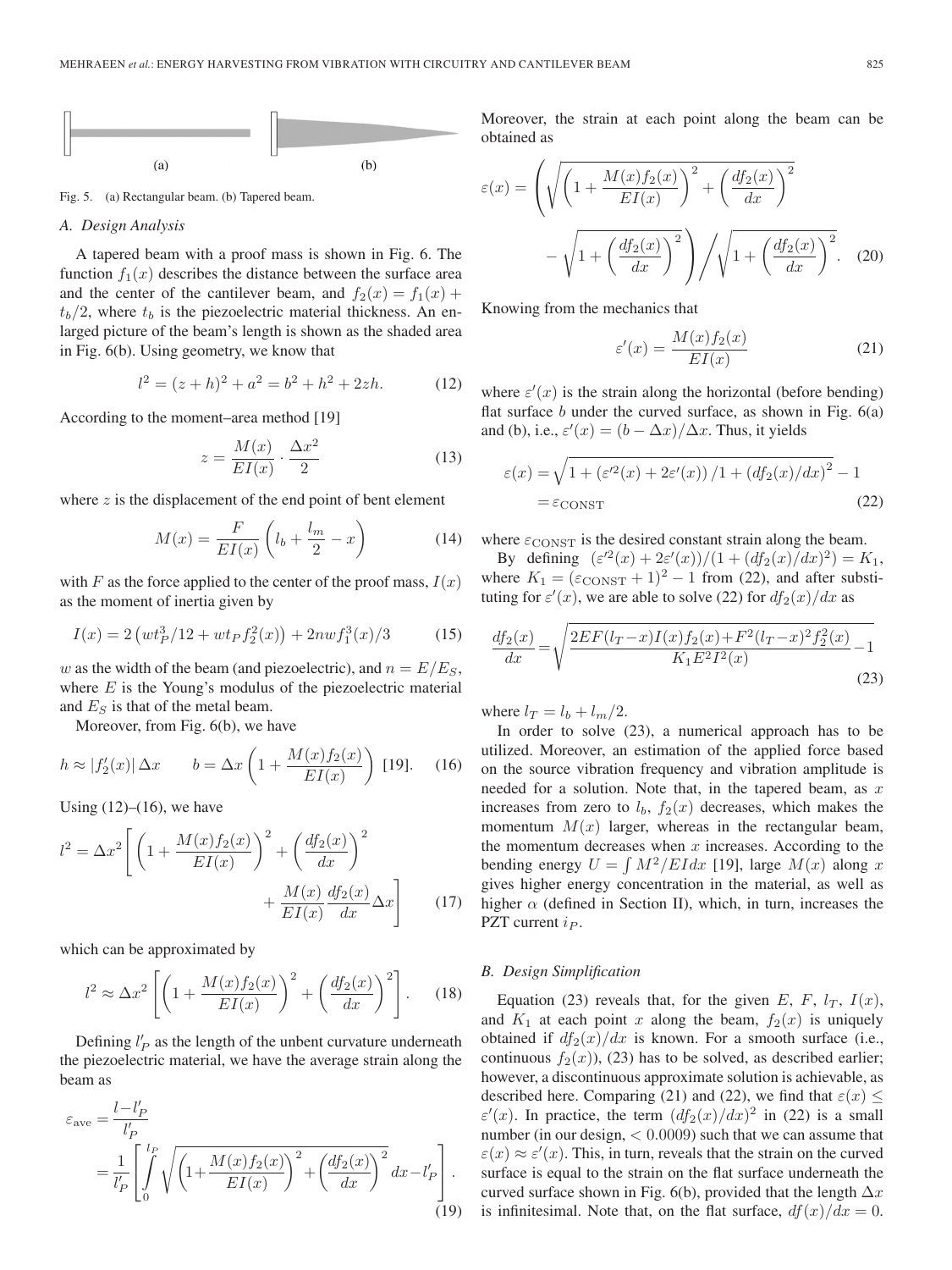

Fig. 6. (a) Tapered beam and its (b) bending element.



Fig. 7. Discontinuous design of  $f_2(x)$  and fitting curve.

Given the desired constant strain along the beam  $\varepsilon_{\text{CONST}}$  and by assuming that  $df_2(x)/dx = 0$  and solving (23) for  $f_2(x)$  at each point  $x$ , a staircaselike surface is obtained with infinite numbers of steps.

By adopting limited number of points along the  $x$ -axis, an approximation to the staircase solution is achieved. The physical surface is made smooth by connecting the calculated  $f_2(x)$ 's via fitting a curve, as shown in Fig. 7, which by the same reasoning, has the same strain as the original curved surface represented by (23). Thus, adequately large number of points  $x$  ensures a good approximation of the actual solution for  $(23)$ since the staircaselike surface approaches the actual curve as the number of points goes to infinity.

## IV. SIMULATION RESULTS, LABORATORY RESULTS, AND FIELD TEST

The experimental setup consists of two 15-cm steel cantilever beams, namely, a rectangular beam and a tapered beam, both excited by a shaker. The tapered beam has been designed at 32 equally apart points along the beam, starting with  $f_1(x) =$ 2 mm at the fixed point, using the simplified method. The designed tapered beam for the experimental tests is shown in Fig. 8(a). The simulation results of strain profiles with the tapered beam designed with the simplified method, as well as a rectangular beam, are given for the same maximum tolerable strain in Fig. 8(b).



Fig. 8. (a) Designed tapered beam. (b) Simulation results: Strain profile along the rectangular and designed tapered beams using the simplified method.

The piezoelectric materials used are thin flexible strips of composite fibers with a laminate coating, which are glued on the cantilever beam using epoxy. The material specifications are shown in Table I. The internal capacitance of the piezoelectric material (one layer) was measured to be 2.8 nF using a conventional multimeter. When the PZT leads are connected to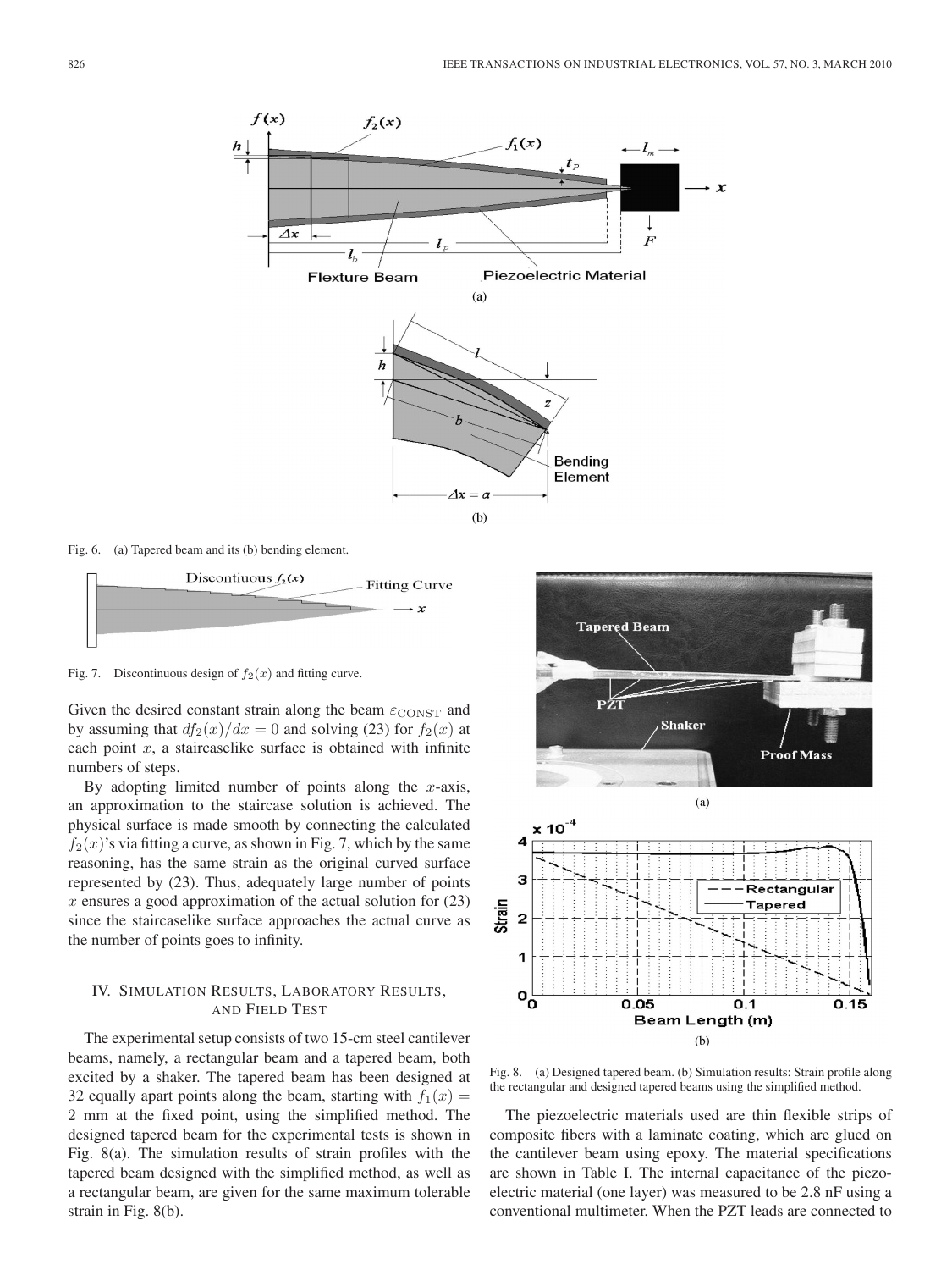TABLE I PIEZOELECTRIC MATERIAL SPECIFICATIONS (ADVANCED CERAMETRICS INC.)

| <b>Specifications</b>                                    | <b>Values</b>        |  |
|----------------------------------------------------------|----------------------|--|
| Fiber Type                                               | PZT-5A               |  |
| Dimensions                                               | 13.0cmX1.0cmX0.4cm   |  |
| Avg. Actual Strain $(a)$ 3KVpp<br>under 600Vdc bias(ppm) | 1800                 |  |
| <b>Operational Voltage Limits</b>                        | $-1500$ to 2800      |  |
| Weight                                                   | 1.8grams             |  |
| Dielectric Constant at 1kHz                              | 1725                 |  |
| K <sub>33</sub>                                          | 72%                  |  |
| D33                                                      | 380(10e-12m/V)       |  |
| Young's Modulus                                          | $6.6 \times 10^{10}$ |  |

TABLE II LABORATORY TEST SPECIFICATIONS FOR THE RECTANGULAR BEAM

|                                                     | <b>Parallel</b> | <b>Series</b>   |
|-----------------------------------------------------|-----------------|-----------------|
|                                                     | Compensation    | Compensation    |
| Frequency                                           | 40Hz            | 40Hz            |
| Beam's free end no load<br>vibration amplitude      | 4 <sub>mm</sub> | 4 <sub>mm</sub> |
| $I_p$                                               | $76 \mu A$      | $76 \mu A$      |
| $C_P$                                               | 2.8nF           | 2.8nF           |
| Total capacitance seen from<br><b>PZT</b> terminals | 3.7nF           | 4.7nF           |
|                                                     | < 0.5           | < 0.5           |
| Maximum Standard DC<br>Power                        | 1.4mW           | $1.4m$ W        |

TABLE III LABORATORY TEST SPECIFICATIONS FOR THE TAPERED BEAM

|                                                   | Parallel<br>Compensation | <b>Series</b><br>Compensation |
|---------------------------------------------------|--------------------------|-------------------------------|
| Frequency                                         | 47Hz                     | 47Hz                          |
| Beam's free end no<br>load vibration<br>amplitude | 2.5 <sub>mm</sub>        | 2.5 <sub>mm</sub>             |
| l p                                               | $170 \mu A$              | $170 \mu A$                   |
| $C_{\bm p}$                                       | 2.8nF                    | 2.8nF                         |
|                                                   | < 0.3                    | < 0.3                         |

the circuitry, the total capacitance seen from PZT terminals is not a constant but appears to be higher than 2.8 nF due to the capacitive effects of MOSFETs and measuring devices.

The polarization current  $I_P$  has been calculated using  $V_P =$  $I_P / C_P \omega$ , where  $V_P$  is the open circuit peak voltage. The parameter  $\gamma$  has been measured using the voltage before and after inversion using oscilloscope and was varying occasionally. These values are given in Tables II and III. Moreover,  $L =$ 10 mH (2 A) is used, and MOSFETs are rated 500 V and 10-A instantaneous current.

Instead of voltage sources  $V_A$ ,  $V_B$ ,  $V_C$ , and  $V_D$ , the outputs of an adjustable flyback power converter  $(P_{MAX} = 100$  mW) have been used so that the compensated voltage can be adjusted by changing the switching frequency. However, equal voltage steps were not achieved due to the variation of load and PZT parameters. The voltage values  $V_A + V_B$  and  $V_C + V_D$  are kept slightly less than  $V<sub>L</sub>$  (in parallel topology) to avoid direct charging of the rectifier capacitor. Due to the transient behavior of power transfer while directly charging the PZT-clamped capacitor  $C_P$ , the transferred charge  $Q_M$  from the compensating power supplies to the PZT during each compensation step has been measured using the change in voltage  $V_M$  (as measured by the oscilloscope), i.e.,  $Q_M = C_M \times \Delta V_M$ , where  $C_M = 0.1 \mu F (100 V)$  is chosen.

Then, the transferred power from the power supplies to PZT is calculated by  $P_m = 2/T \times (C_M \Delta V_{MA} V_A +$  $C_M\Delta V_{MB}(V_A+V_B)$  and  $P_m = 2/T \times (C_M\Delta V_{MC}V_C +$  $C_M\Delta V_{MD}(V_C + V_D)$  for the negative and positive half cycles of PZT current  $i_P$ , respectively. The compensating voltages  $V_A$ ,  $V_B, V_C, V_D$ , and  $V_{Load}$  have been measured using conventional multimeters. The net output power is defined as the difference between the load and the consumed (transferred) power.

In Fig. 9, the measured and theoretical power losses (for  $C_P = 2.8$  nF) are compared, where the theoretical losses are calculated using  $P_t = 2/T \times (C_P (V_2 - V_3)^2 / 2 + C_P (V_3 V_1)^2/2$ ) + 2/T ×  $(C_P V_2^2/2 - C_P V_1^2/2)$  in parallel topology (and using a similar relationship in the series topology.) The discrepancy between the experimental and theoretical values arises because the actual capacitance  $C_P$  is different from the PZT rated capacitance due to the effect of MOSFET output capacitances [9] (90 pF), as well as measuring device impedances. Moreover, we experienced noise while measuring  $V_1$ in parallel topology and  $V_3$  in series topology (for evaluating the theoretical values) using the oscilloscope due to equipment input impedance.

The load current shown in Fig. 10 in the series topology was a little lower than that of the parallel topology (which requires more investigation), although the mechanical vibration remained the same, and both decrease with voltage increase because of PZT induced force [9] on the beam. Also, in Figs. 10 and 11, the intermediate voltages, as well as the capacitor voltage  $V_M$ , are shown. The "Inversion Time" and "Step 1 and 2 Durations" (according to Fig. 3) were all less than 50  $\mu$ s.

The experimental versus theoretical net powers for voltage compensation in parallel and series inversion methods are shown in Figs. 12 and 13 for the tapered and rectangular beams, respectively. According to these figures, experimental results match the theory with an acceptable accuracy at low voltages. However, at high voltages, they diverge due to the OFF-state losses of the solid-state switches and input resistance of the measuring devices. It is shown that the voltage compensation method with tapered beam provides 14% increase in the harvested power in parallel voltage inversion and about 75% in series voltage inversion method.

In addition, by using the same setup, a more powerful scavenger with the tapered beam is utilized, where the beam was then equipped with a double-layer PZT strip. Note that the optimal voltages introduced in Sections II-C and II-D remain the same if the volume of PZT is doubled since the proportion  $I_P / C_P$  remains constant. Accordingly, by using the proposed schemes and under the same test conditions including intermediate voltages as with one-layer PZT, 23 and 12 mW are obtained from parallel and series topologies, respectively. Moreover, in order to evaluate the obtained energy on a realistic scenario, a field setup has been arranged, which included the tapered beam with two double-layer PZT strips (four layers) glued on and underneath the beam.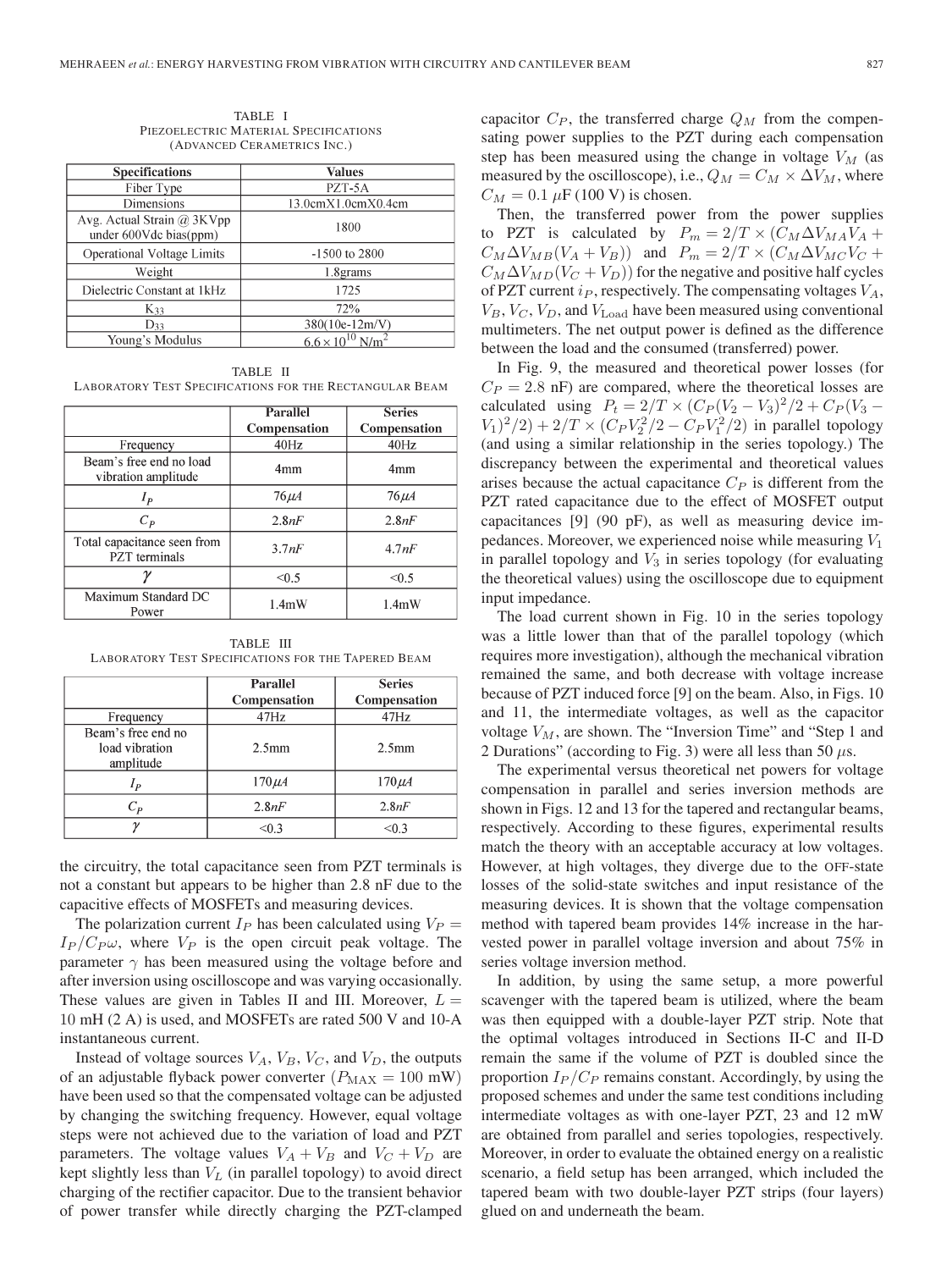**Series** 

 $\times 10^{-3}$ Parallel 0.025 8  $\bar{\mathsf{P}}_\mathsf{H}$  $0.02$ Power (W) 7 0.015 6 '<sub>н</sub>.Ρ<sub>с</sub>⊣ **DISS**  $0.0$  $0.005 \begin{array}{c} 0.000 \\ 100 \end{array}$  $5\frac{1}{60}$ 150 200 250  $\times 10^{-4}$ 10 Measured P<sub>C</sub>+P<sub>DISS</sub> 0.015 Theoretical P<sub>C</sub>+P<sub>DISS</sub> Power (W)  $0.01$ R 0.005 ĥ  $0 -$ <br> $100$  $^{4}_{60}$ 150 200 250 Load voltage (V)

Fig. 9. Load power, net output power, and the dissipations for tapered beam.



Fig. 10. Intermediate voltages and currents with the tapered beam, where *V*<sup>4</sup> is an intermediate step between *V*<sup>3</sup> and *V*1.



Fig. 11. Capacitor voltage *V<sup>M</sup>* with the tapered beam.

The tapered beam was enclosed inside an enclosure, and it was mounted on a bulldozer, which was assumed to have adequate level of vibration while moving in a farm. The setup mounted on the bulldozer is shown in Fig. 14. The dc harvested power was measured using a wireless data acquisition system (Missouri S and T Mote). The data (harvested power) were then plotted with time, as shown in Fig. 15. According to the figure, an average dc harvested power of 5 mW is achievable from a



Fig. 12. Theoretical and lab results with the tapered beam for parallel and series compensation schemes, as well as original voltage inversion techniques.

moving bulldozer on an uneven rural field by using the tapered beam. However, in a mobile application, different frequencies, as well as shocks, are normally observed in contrast to a single frequency. Therefore, a multiple beam structure that resonates for a range of frequencies should be utilized as part of future work.

#### V. CONCLUSION

In voltage inversion techniques (also known as SSHI), the inversion process in a high-voltage scavenger will not be as efficient as that in low voltage since there appears to be a significant voltage drop after voltage inversion, which, in turn, decreases the efficiency of the harvesting method. By using the proposed voltage compensation scheme, the harvested power can be increased in both the parallel and series inversion scenarios compared to the case when such compensation is not used at all. Moreover, since a tapered cantilever beam appears to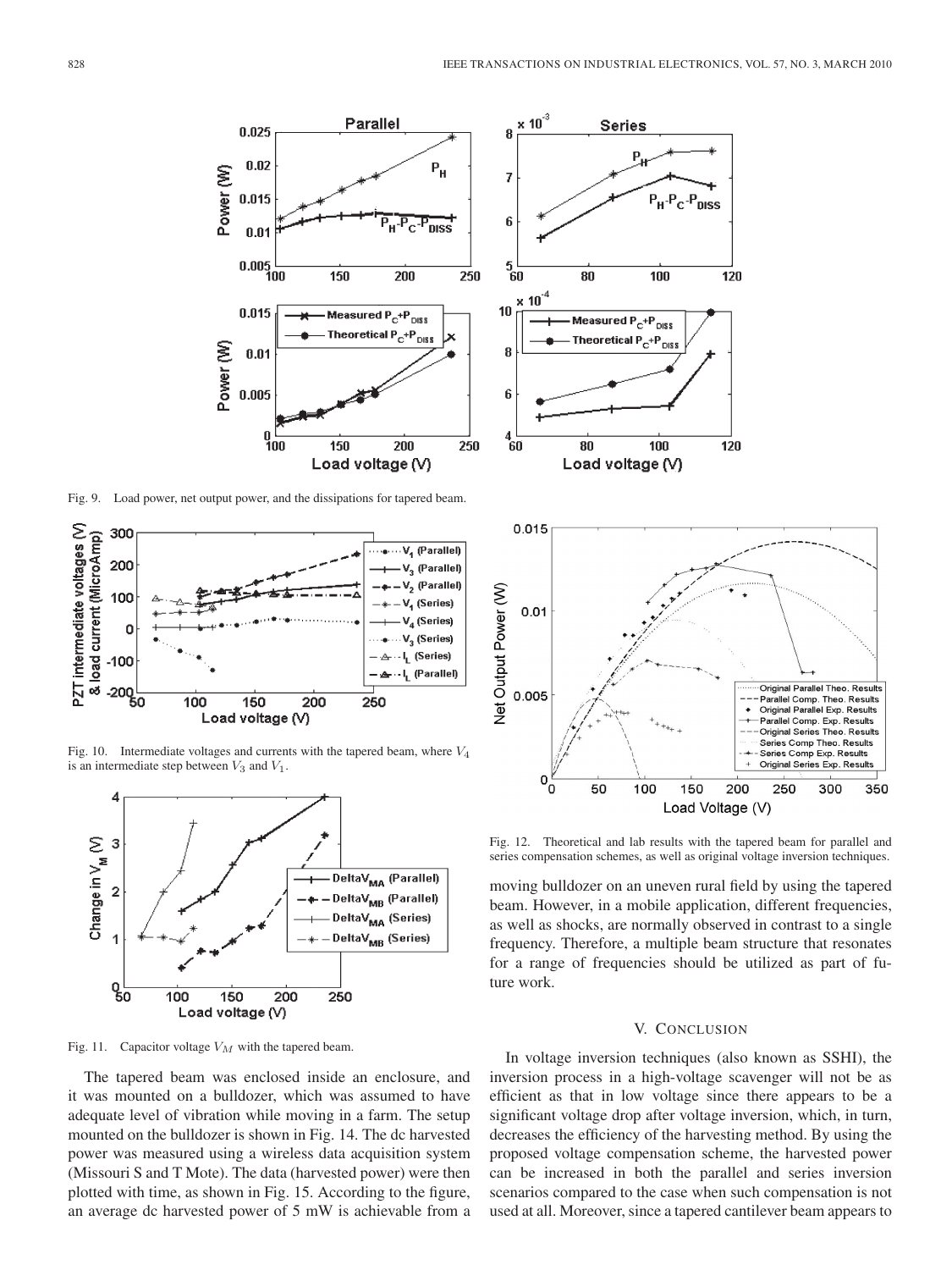

Fig. 13. Rectangular beam results. (a) Theoretical and experimental results using the parallel scheme. (b) Theoretical and experimental results using the series scheme.



Fig. 14. Tapered beam field setup enclosure (size: 25 cm *×* 25 cm).



Fig. 15. Tapered beam power evaluation in the field.

produce more power, a simplified method of harvesting energy using a tapered beam has been included here. Laboratory and field trials have shown the validity of the proposed energyharvesting method.

#### **REFERENCES**

- [1] J. M. Carrasco, L. G. Franquelo, J. T. Bialasiewicz, E. Galvan, R. C. P. Guisado, M. A. M. Prats, J. I. Leon, and N. Moreno-Alfonso, "Power-electronic systems for the grid integration of renewable energy sources: A survey," *IEEE Trans. Ind. Electron.*, vol. 53, no. 4, pp. 1002– 1016, Jun. 2006.
- [2] J. Schonbergerschonberger, R. Duke, and S. D. Round, "DC-bus signaling: A distributed control strategy for a hybrid renewable nanogrid,' *IEEE Trans. Ind. Electron.*, vol. 53, no. 5, pp. 1453–1460, Oct. 2006.
- [3] M. E. Kiziroglou, C. He, and E. M. Yeatman, "Rolling rod electrostatic microgenerator," *IEEE Trans. Ind. Electron.*, vol. 56, no. 4, pp. 1101– 1108, Apr. 2009.
- [4] V. Raghunathan, A. Kansal, J. Hsu, J. Friedman, and M. Srivastava, "Design considerations for solar energy harvesting wireless embedded systems," in *Proc. IEEE 4th IPSN*, Apr. 15, 2005, pp. 457–462.
- [5] R. Amirtharajah, J. Collier, J. Siebert, B. Zhou, and A. Chandrakasan, "DSPs for energy harvesting sensors: Applications and architectures," *Pervasive Comput.*, vol. 4, no. 3, pp. 72–79, Jul.–Sep. 2005.
- [6] Y. K. Tan, K. Y. Hoe, and S. K. Panda, "Energy harvesting using piezoelectric igniter for self-powered radio frequency (RF) wireless sensors," in *Proc. IEEE ICIT*, Dec. 2006, pp. 1711–1716.
- [7] J. Colomer-Farrarons, P. Miribel-Catala, A. Saiz-Vela, M. Puig-Vidal, and J. Samitier, "Power-conditioning circuitry for a self-powered system based on micro PZT generators in a 0.13-micro meter low-voltage low-power technology," *IEEE Trans. Ind. Electron.*, vol. 55, no. 9, pp. 3249–3257, Sep. 2008.
- [8] B. H. Calhoun, D. C. Daly, V. Naveen, D. F. Finchelstein, D. D. Wentzloff, A. Wang, C. Seong-Hwan, and A. P. Chandrakasan, "Design considerations for ultra-low energy wireless microsensor nodes," *IEEE Trans. Comput.*, vol. 54, no. 6, pp. 727–740, Jun. 2005.
- [9] D. Guyomar, A. Badel, E. Lefeuvre, and C. Richard, "Toward energy harvesting using active materials and conversion improvement by nonlinear processing," *IEEE Trans. Ultrason., Ferroelectr., Freq. Control*, vol. 52, no. 4, pp. 584–595, Apr. 2005.
- [10] A. Badel, B. Benayad, E. Lefeuvre, L. Lebrun, C. Richard, and D. Guyomar, "Single crystals and nonlinear process for outstanding vibration-powered electrical generators," *IEEE Trans. Ultrason., Ferroelectr., Freq. Control*, vol. 53, no. 4, pp. 673–684, Apr. 2006.
- [11] G. K. Ottman, H. F. Hofmann, and G. A. Lesieutre, "Optimized piezoelectric energy harvesting circuit using step-down converter in discontinuous conduction mode," *IEEE Trans. Power Electron.*, vol. 18, no. 2, pp. 696– 703, Mar. 2003.
- [12] G. K. Ottman, H. F. Hofmann, A. C. Bhatt, and G. A. Lesieutre, "Adaptive piezoelectric energy harvesting circuit for wireless remote power supply," *IEEE Trans. Power Electron.*, vol. 17, no. 5, pp. 669–676, Sep. 2002.
- [13] K. Hyeoungwoo, S. Priya, H. Stephanou, and K. Uchino, "Consideration of impedance matching techniques for efficient piezoelectric energy harvesting," *IEEE Trans. Ultrason., Ferroelectr., Freq. Control*, vol. 54, no. 9, pp. 1851–1859, Sep. 2007.
- [14] S. Mehraeen, S. Jagannathan, and K. Corzine, "Energy harvesting from vibration using high voltage scavenging circuitry," in *Proc. ICIT*, Apr. 2008, pp. 1–8.
- [15] S. Roundy, E. S. Leland, J. Baker, E. Reilly, E. Lai, B. Otis, J. M. Rabaey, and P. K. Wright, "Improving power output for vibration-based energy scavengers," *Pervasive Comput.*, vol. 4, no. 1, pp. 28–36, Jan.–Mar. 2005.
- [16] E. Hong, S. Trolier-McKinstry, R. Smith, S. V. Krishnaswamy, and C. B. Freidhoff, "Vibration of micromachined circular piezoelectric diaphragms," *IEEE Trans. Ultrason., Ferroelectr., Freq. Control*, vol. 53, no. 4, pp. 697–706, Apr. 2006.
- [17] H. Xue, Y. Hu, and Q. Wang, "Broadband piezoelectric energy harvesting devices using multiple bimorphs with different operating frequencies," *IEEE Trans. Ultrason., Ferroelectr., Freq. Control*, vol. 55, no. 9, pp. 2104–2108, Sep. 2008.
- [18] L. Garbuio, M. Lallart, D. Guyomar, C. Richard, and D. Audigier, "Mechanical energy harvester with ultralow threshold rectification based on SSHI nonlinear technique," *IEEE Trans. Ind. Electron.*, vol. 56, no. 4, pp. 1048–1056, Apr. 2009.
- [19] F. P. Beer and E. R. Johnston, *Mechanics of Materials*. New York: McGraw-Hill, 1992.